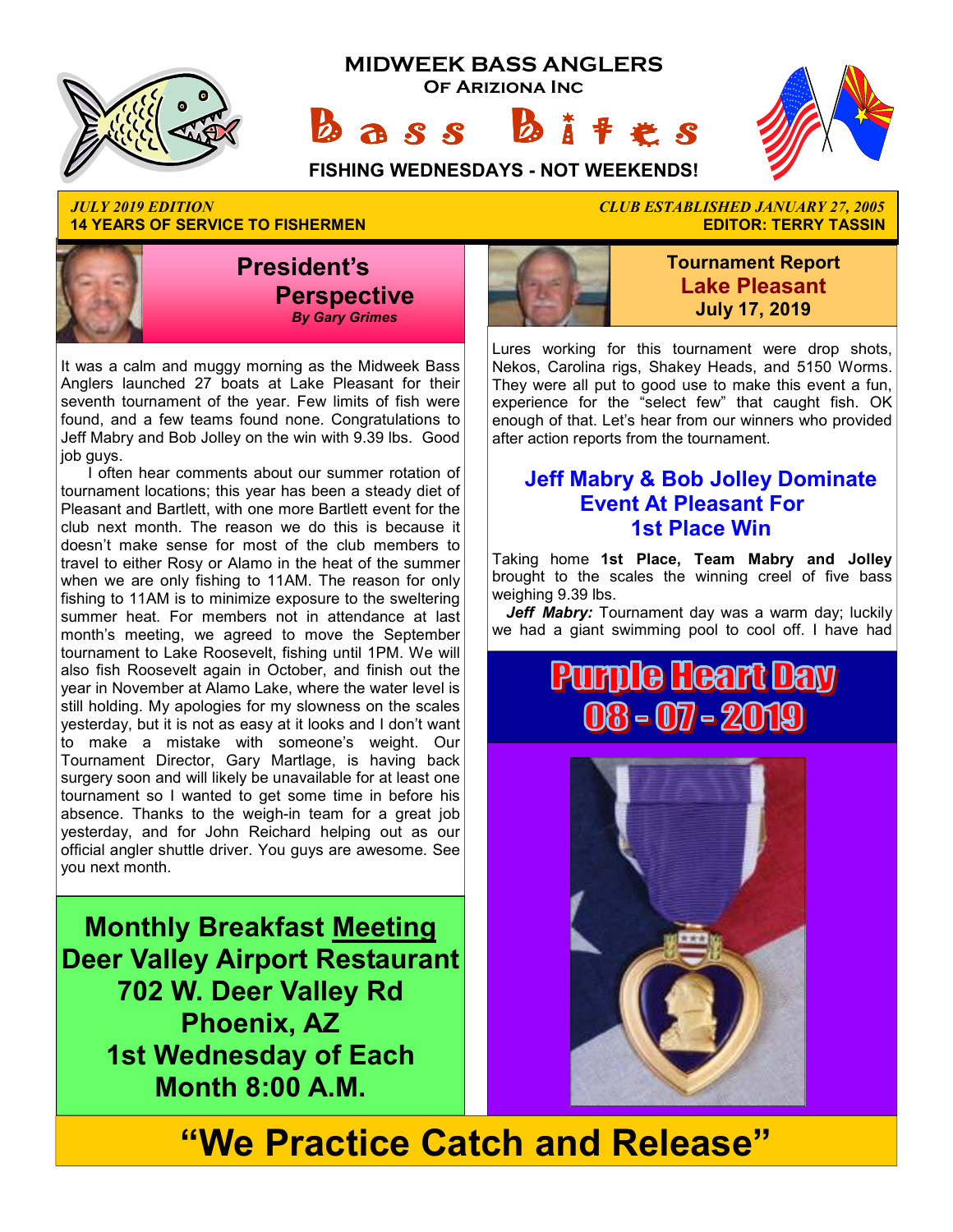#### Page 2

some luck on Pleasant lately and was pretty busy so I decided not to pre-fish for this tournament. I have been catching a majority of my fish on drop shot in the main lake. On occasion I can get bit early in the morning on a dipper, so that was the plan. I only brought three rods to the lake and two were spinning reels. Anybody that knows me knows that isn't how I like to fish, but Pleasant is a different animal. Bob and I started early throwing reaction lures and the stripers were going crazy where we started. I caught a couple whites and stripers before I remembered there was a goon fish pot. Two of the stripers I threw back may have been big enough, but by the time we remembered the bite had slowed down. I was only able to catch one more decent one, but it wasn't enough.

We stayed in the area a bit longer to see if the largemouth would turn on, Bob got our first fish on drop shot and a little later I got a second one on a dipper. I assumed it was a striper and when I boat flipped it, the fish came unhooked and barely made it in the boat. It turned out to be big, because it was our second largest fish. The rest of the day Bob and I continued to hit all of my off shore deep spots. On our last productive spot I was able to fill a limit, but after 20 minutes of nothing we were about to leave when Bob hooked up with our big fish. While I was culling he hooked into another one that helped our overall weight. I never caught another fish and I don't think Bob caught anymore that helped. Our last couple hours were not very productive. I'm glad I drew Bob this month or the outcome would have been much different. Thanks to everyone for putting on the tournament and dealing with the heat.

Just a side note, when releasing fish please release from the deepest spot possible on the dock and make sure your fish are able to swim down before leaving. Releasing fish on the ramp doesn't give them anyway to relieve their air bladder if needed.

**Bob Jolley:** Jeff and I didn't pre-fish together so we relied on what Jeff had learned from his latest outings at Pleasant. Jeff said it would probably be a drop shot bite so I brought two drop shot rigs which is all I used during the tournament.

We were the  $18<sup>th</sup>$  boat out of the chute and we didn't

## *By Gary Grimes* **Next Meeting - Next Tournament**

Our next club meeting for 2019 is scheduled for **Wednesday, 7 August** starting at 8:00 AM, at **Deer Valley Airport Restaurant** (one mile north off I-101 at the intersection of 7th Ave & Deer Valley Road). We hope you will come early and have breakfast together.

The next club points tournament is scheduled for **Lake Bartlett** on **21 August 2019.** Club headquarters and weigh-in location will be announced. Tournament hours: **Safe Light to 11 AM.**



*1st Place Jeff Mabry & Bob Jolley* 

travel far when we spotted some surface activity. Jeff started throwing a swim bait and he quickly caught three stripers, two of them maybe in the four pound range. Jeff (dumb) and Bob (dumber) didn't think anything of it when Jeff threw them back in the lake. It finally dawned on Jeff that we were throwing back nice sized goon fish. Oops, a lesson learned. Jeff did catch another striper, which we kept, but it was smaller than the others and we came up short of possibly winning the goon fish pot. The good news is Jeff caught one of our keeper bass with his swim bait which did help us win the tournament.

After the striper fiasco we headed to several of Jeff's favorite spots on the main lake and we were able to catch one or two bass off of each spot. Jeff took us to one area where my drop shot got hot and I was able to contribute by catching two of our larger keepers. I had never fished at any of the main lake spots Jeff took us to and I doubt if I could ever find them again. With the exception of the first bass all of the others were caught off-shore in the 30 to 40 foot depth range with a Morning Dawn drop shot. Because we caught them so deep Jeff put weights on them and they all survived the weigh-in and release. When we took our fish back to the lake to release them Jeff spotted three earlier released bass struggling on the surface so he went for a swim and successfully saved

# **Summertime Fish Handling**

Kudos to Jeff Mabry for his alertness and quick response in rendering first aid to several struggling fish floating by the ramp at the end of Midweek's July tournament at Lake Pleasant.

Anglers-please make sure your fish swim away after you return them to the water at the end of a tournament. A quick fizz by Jeff was all that was needed to restore the fish to their normal healthy condition.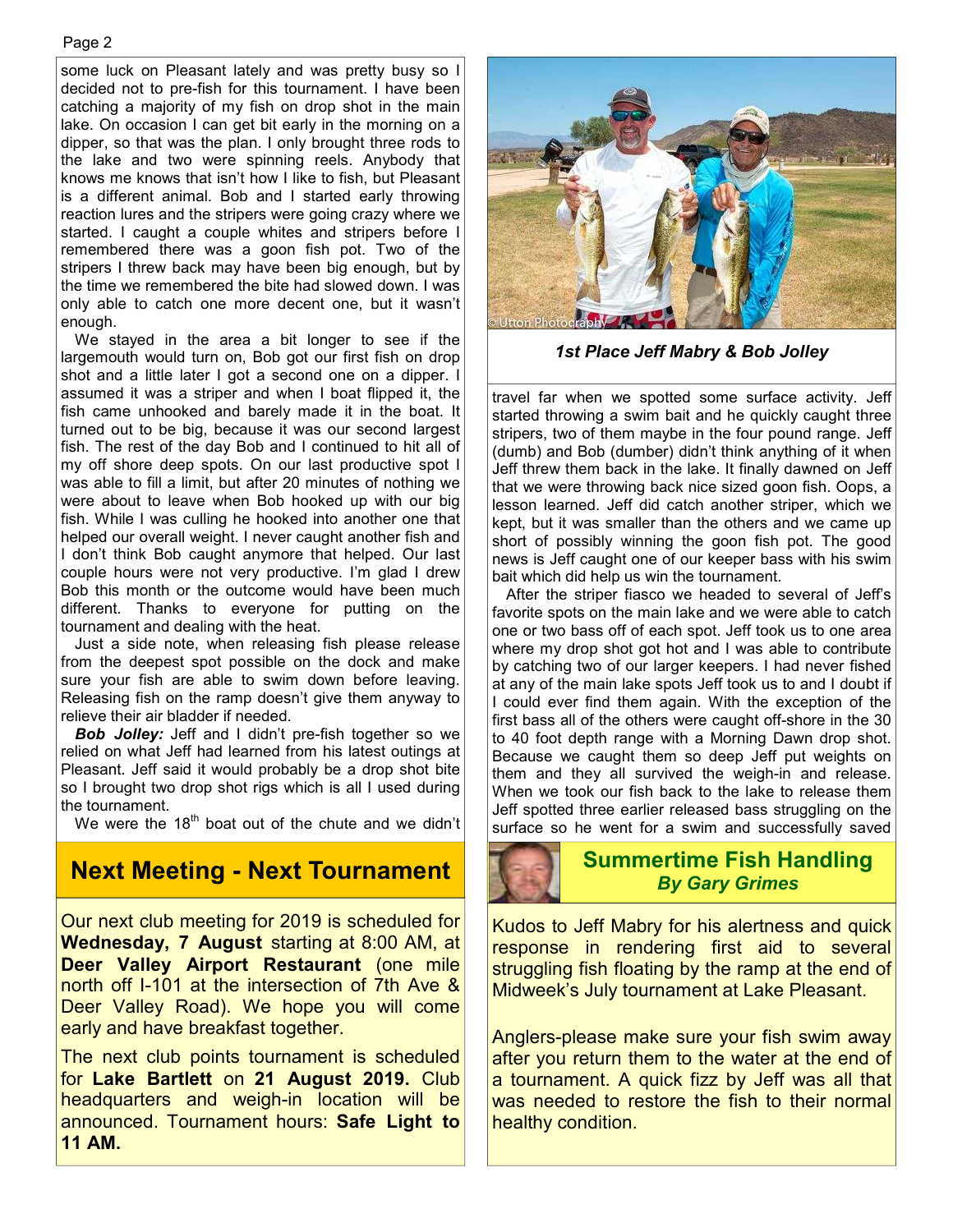them. That's a story Jeff can tell you.

This was the first time I have been paired with Jeff and I was lucky to draw such an accomplished fisherman. We fished well as a team, had a fun time talking about fishing, golf, and baseball and we managed to win some \$\$\$ to boot. I hope we get another opportunity to be paired up at a future tournament. Congrats to the weigh-in team who did another terrific job!

#### **Deep Water The Ticket For Jeff Mason & Jason Stanton's 2nd Place Overall Finish**

In **2nd Place** Team **Jeff Mason & Jason Stanton** weighed five bass for a total weight of 9.30 lbs. Jason's 2.64 lb bass took **2nd Place Big Bass** honors.

*Jason Stanton:* First off, I want to thank the administration and tournament teams for putting together the best run events. Reluctantly I would like to congratulate Jeff Mabry (again) and Bob Jolley on their performance and victory. I was extremely fortunate to be paired with the reigning Angler of the Year Jeff Mason for the first time. I was not disappointed in the slightest by his knowledge, and skills. We both knew coming in that we would be fishing deep and slow and just trying to get 5 bites. We had a few humps and points in 30 feet of water labeled that we wanted to fish. I fished an MBC event here Saturday for my prefishing effort and painfully learned that dropshot was not going to be my ticket for results. I decided I would fish the bottom and tied on a 3/8 oz Shakey Head paired with a Neko fat worm from Yamamoto and Daiwa. I managed to catch our first 2 fish on it, including our big fish. Jeff landed a nice keeper on a dropshot and we had 3 good fish by 7AM. The rest was a grind to get the last 3 fish we had all day. Our last fish was unable to cull, but we felt pretty confident we were close to 10 lbs and getting a check. Again thanks to Jeff Mabry for stealing this win away from us at the last second. I am looking forward to next month at Bartlett.

Jeff Mason: Congrats to Jeff and Bob on their 1st Place finish. I had another good draw getting Jason Stanton as a partner. Jason fished a three fish

tournament at Pleasant Saturday and picked out a starting spot for us off a hump in-between Castle Creek and Coles Bay. He caught the 2nd Place Big Fish (2.64 lbs) in the first 15 minutes on a Shakey Head and we were off to a good start. I hooked a good one on a drop shot but the fish came off. We moved to a nearby point off an island and we both caught fish on a drop shot and Shakey Head. Jason caught a nice one on the Shakey head behind the marina at Scorpion Bay. Jason kept on hooking-up and caught our limit fish off a point near Two Cow cove on a 10 inch Carolina rig worm. He had a great day catching four of our keepers. We had a good time and I look forward to fishing with him again.

#### **Steve Grier & Jeff Utton Work Main Lake For 3rd Place**

Team **Steve Grier & Jeff Utton** weighed five bass for 8.80 pounds and took home **Third Place** honors.

*Jeff Utton:* This was my first tournament with the club and I have to say this was a very well run organization and event. Thanks to all who make this club the well oiled machine that it is. I was lucky to get paired with Steve Grier who is a very experienced angler who knows Lake Pleasant very well. I was unable to pre-fish for the tournament. Thankfully, Steve took on the responsibility to get out there for a few days to find some spots, figure out a bite, and come up with a plan.

On tournament day, we focused on main lake structure primarily fishing in the 30 foot depth range, hopping from spot to spot. We had a limit by 6AM and spent the rest of the day trying to upgrade which we managed to do a couple of times. We caught most of our fish on a dropshot using both Robo and 5150 Worms in both watermelon and ox blood. I was also excited to catch one on a shaky head using a Googan Bait's Slim Shake worm.

Thanks again Midweek staff for a fun tournament and congratulations to Jeff Mabry and Bob Jolly on their well earned win on a very hot day.

*Steve Grier:* We fished main lake points and humps in 30 to 35 feet of water. We caught nine fish for the day



*2nd Place Jeff Mason & Jason Stanton 3rd Place Steve Grier & Jeff Utton*

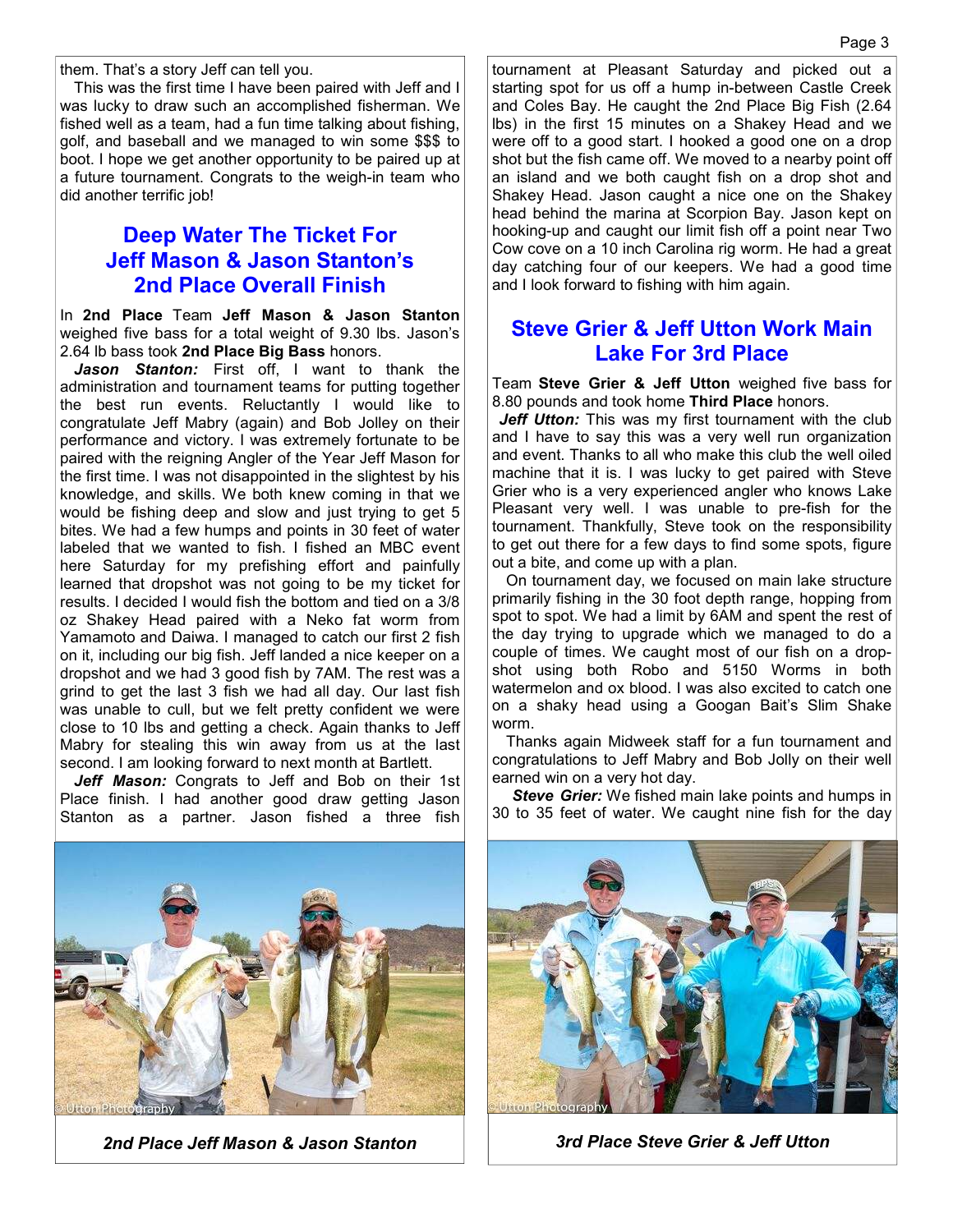and all but two of them in the first hour and a half. We culled two fish later in the day. We caught most of the fish on drop shot and one came on a Shaky Head. This was Jeff's first Midweek Bass tournament and he had a good day catching 2/3 of our fish including the 3 biggest. We had a great day and a good time!

#### **Team Lew Southard & Warren Brackey Make It Happen For 4th Place**

Taking home **4th Place,** Team **Lew Southard & Warren Brackey** weighed five fish for a total weight of 8.18 pounds.

*Warren Brackey:* First, congratulations to team Jeff Mabry and Bob Jolly for their win and to all who placed or caught big fish in this event. It was another well run MBA tournament. Another awesome job by our stellar MBA weigh-in team, well done guys! A special thank you to John Reichard for taxing us old guys up the ramp and for transporting the fish back to the lake to fight another day.

It was another great day on the water, another good day for fishing (aren't they all?), and another little less than good day for catching. The fish were few and far between and pretty finicky. Actually the weather was pretty benign for this time of year, remember last year we had to cancel a summer event at Pleasant because it was too hot.

It was my good fortune to be drawn with Lew Southard. Lew and I had fished Roosevelt earlier this year and we had a great time. We caught a lot of fish at Rosey just not enough of the bigger ones. Our schedules didn't allow us to pre-fish together for this event. Lew was able to fish it the week before and he found a few areas that held fish but it was slow going. We were on fish first thing. It was slow going as expected, but Lew started putting fish in the boat right away. We started in the big cove just south of 1702 sign (forgot the name), where Lew boated three fish and lost one, all on a drop shot in about 10-20 feet. Around 6:30 we started hop scotching our way toward the Agua Fria end of the lake, fishing similar structure along the way. About two hours later I actually caught a two pounder! Good thing too, because Lew reminded me of his co-angler rule, "If you don't catch a fish you're swimming back." Before it was over we culled one fish, our last coming around 10:00. Not a nibble after that. All our fish hit drop shots. Caught my two on a 6" Fat, morning dawn with red flake Roboworm; Lew's fish also hit 6" Roboworms, an oxblood and a morning dawn with chartreuse tip. All and all it was a tough day for catching fish. After feeding all night, you just had to bump into one that was still hungry.

It was a fun time out there fishing with Lew. He is an

#### **Tournament Statistics**

Fifty-four men fished 6 hours each, bringing 78 bass to the scales for a total weight of 115.24 pounds with a 2.13 pound average total catch per fisherman. The average weight of each fish was 1.47 lbs. All but one fish were released back into the lake after weigh-in to fight again another day.



#### *4th Place Warren Brackey & Lew Southard*

experienced, well prepared competitor and accomplished fisherman, and a great guy to shoot the breeze with. It would be my pleasure to be paired with Lew again any time.

#### **Hobby Nelson & Floyd Vaughan Drop Shot To 5th Place**

A five fish bag weighing 8.04 lbs was enough to earn Team **Nelson & Vaughan** the **5th Place** money.

*Hobby Nelson:* First off thank you to all the weigh-in crew for making weigh in fast and smooth in high temperatures at Lake Pleasant. Thanks to Floyd for being a great partner; we had a great morning out on Lake Pleasant. We fished main lake points and islands concentrating from 20 to 30 feet deep. All fish were caught using a drop shot except for one fish caught on a top water lure.



*5th Place Hobby Nelson & Floyd Vaughan* 

#### **Team John Hilland & Ray Riley Work Drop Shots To 6th Place**

Team **John Hilland & Ray Riley** weighed five bass for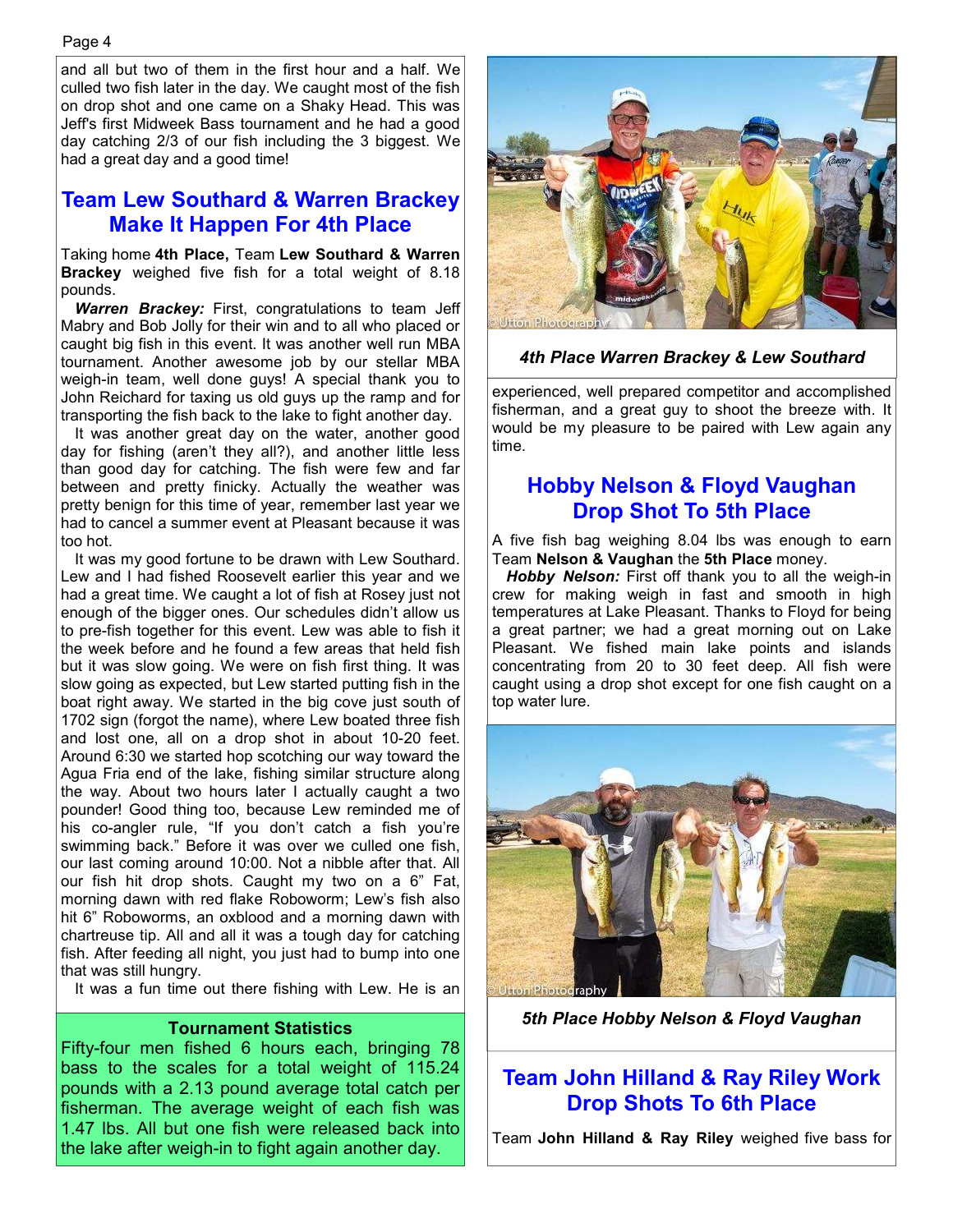7.75 pounds and took home **6th Place** honors.

*John Hilland:* I had the pleasure of fishing with Ray Riley, what a great guy! Ray and I were able to get out on the lake Tuesday for a little pre-fishing. We really didn't find anything other than one small stretch of bank that produced a few fish for us. We decided to leave it alone and made it our starting spot first thing tournament morning. With a game plan of Ray throwing a drop shot and me with top water we made our first stop at the bank we planned on fishing. It wasn't two casts in and Ray had a fish on for our first fish of the day. Just a few casts later and he was getting hit again but just couldn't hook up. A little further down the bank I hooked into one of our nicer fish of the day. We thought to ourselves this is going to be easy; NOT THE CASE! We scratched around the rest of the day in all of my go to spots with only two more fish coming into the boat. With about an hour or so left we hit a few new spots and caught a few more fish and headed in. All but one of our fish came on drop shot with any worm that had a little orange in it. Thanks to Ray for teaching me a new knot and all of his patience, I hope we draw up again soon. Congrats to Jeff and Bob on the win. See y'all next month.

*Ray Riley:* Hats off to the first place team of Jeff Mabry and Bob Jolley, you had a very impressive bag on a tough lake during a very HOT day. A big congratulation also goes out to the Grimes team for the 1st place big bass.

I am a "very" lucky guy. I registered to fish "as needed" and I was drawn as the co-angler with John Hilland and his beautiful new SKEETER bass boat. Its fast, comfortable, roomy, and smooth even at 74mph and it's not even broken in yet. John put together a masterful plan that worked out great on a slow day. As planned the last two fish came in the last 35 minuets, with the very last one with only 4 minutes left. John caught 4 fish to my one, but I didn't mess up my net job too much and we put everything in the live well. We only caught 5 fish but we weighed in 5 fish. Six inch straight tail worms in a red earth worm color and a crawdad color worked best, with 1 fish on a ROBO morning dawn. No top water, cranks or jerk baits only worms. It was a fun day.



*6th Place John Hilland & Ray Riley* 

#### **Gary Grimes & Jeff Stone Drop Shot And Flick Shake To 7th Place Overall Finish**

**Team Gary Grimes & Jeff Stone** weighed three bass for a total weight of 7.34 lbs. Thanks to Jeff's 3.52 lb bass the team also won **1st Place Big Fish** honors

*Gary Grimes:* Congratulations to Jeff Mabry and Bob Jolley on their win at Lake Pleasant. Jeff Stone and I were fortunate to fall into  $7<sup>th</sup>$  Place, especially since we did not have a fish in the boat until 10:30AM. The best laid plans of mice and men certainly applied to us on tournament day. Our bite, which produced limits of fish on two separate pre-fishing trips, was gone on Wednesday. Such is Lake Pleasant. After spending too much time waiting for the fish to turn on, Jeff convinced me to abandon the plan and search for something else. After a run towards the river, we found a nice rocky bank that the late arriving winds were blowing into. Jeff's handy drop shot produced our first fish, and quickly another that was our big fish at 3.52 lbs. I caught our third and final fish on a flick shake. Good times.

#### **3.45 Pound Striper Wins Goon Fish Prize for Team Jerry Askam & Chip Albery**

Jerry Askam: My partner Chip Albery and I started the tourney just outside of Coles Bay. I was throwing a Rio Rico and was a little bummed-out when our first largemouth of the day came unhooked on the way back to the boat. I threw back out and got slammed. I suspected it was a Striped Bass when it dove and started pulling drag. It put up a vicious fight and literally fought to its death; as soon as we got it in the livewell it rolled over and died.



*7th Place Jeff Stone & Gary Grimes*

**"Liberty, when it begins to take root, is a plant of rapid growth." - - George Washington**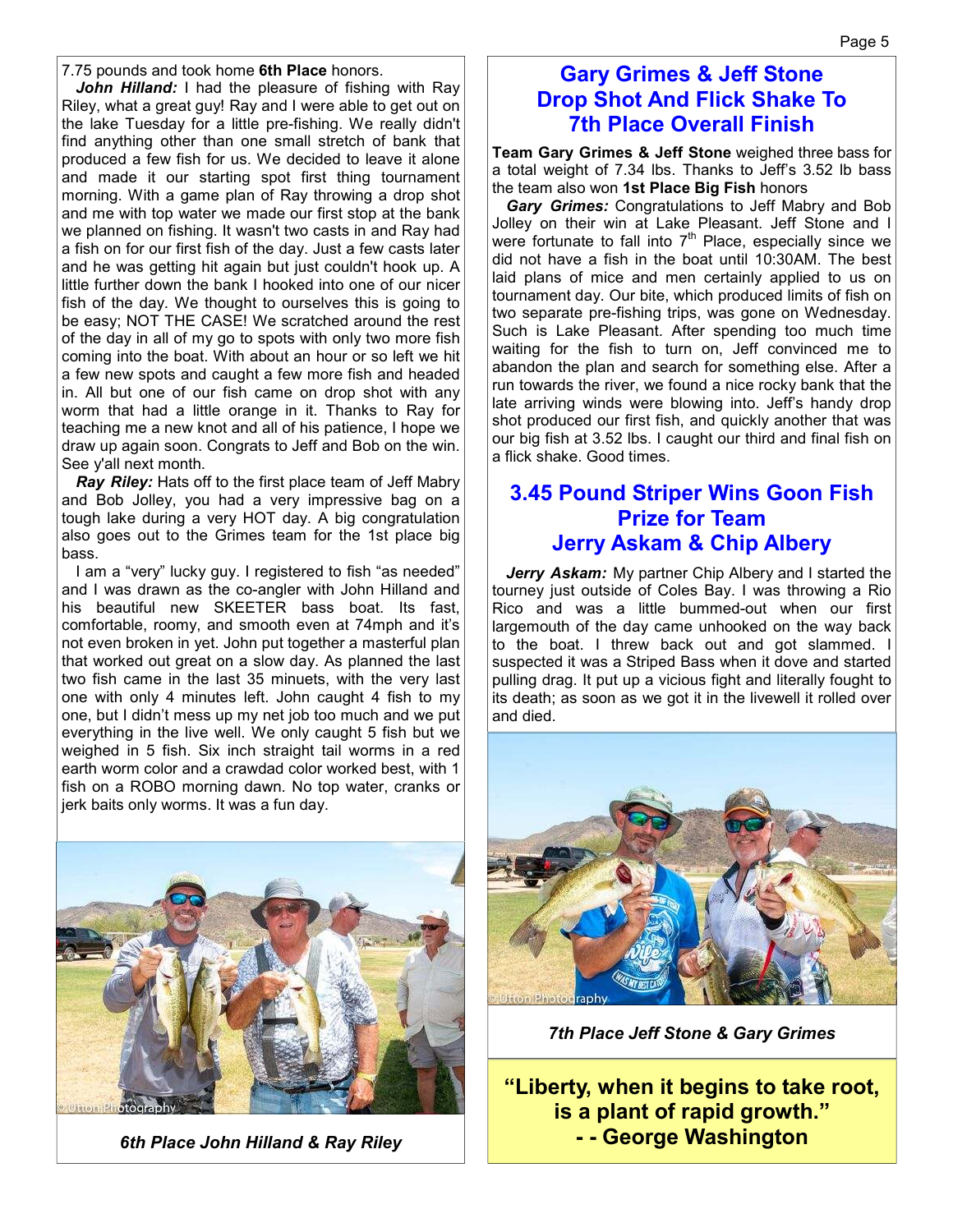Page 6



*Goon Fish Pot Jerry Askam & Chip Albery 3.45 lb Striper* 



#### **Weighing-In**  *By Gary Martlage*  **Tournament Director**

July always brings extreme weather, as in **H-O-T**. Fortunately, we have a great bunch of guys that take care of their fish, and we end up with minimal mortality rates at the scale. But what about the time after the fish are weighed, until they are returned back to the lake? This is the time we need to be extra careful with the fish. They have been out of the water for a long time, and deserve any special care we can give them. With a lake like Pleasant, we should try to get the fish back to the lake as fast of possible. Thanks to John Reichard (who is always there to help out), and consistent volunteer Floyd Vaughan, we had transporters taking fish back to the ramp in record time.

Dropping the fish off at the dock is a job well done, right? WRONG! Again, another club volunteer (Jeff Mabry), did go out and collect many floating fish that were left behind. Actually, he reported he saved all the floaters, even borrowing another boat to retrieve them. ALL fish retrieved were revived, and swam off to fight another day.

Hats off to you, Jeff, as you not only won the tournament, but saved a bunch of fish! I am glad to be part of a club that proves every month why we are the best anywhere.

### **A Little Humor**

The fisherman was arrested and brought to court for having caught fourteen more large mouth bass than the law allowed.

 The judge asked, "How do you plead?" "Guilty, your Honor." was the reply. "That'll be 75 dollars plus costs." said the judge. The fisherman paid the fine, then inquired of the judge, "Your Honor, if you don't mind, would it be possible to make some copies of the court record to take home to show my buddies?"

### **Bassin' Basics**

 **Stay Put** - While fishing a bass tournament, don't get in a hurry to leave a hot spot. Many tournaments have been won by anglers who concentrated their efforts in one small area for the entire duration of competition. Thoroughly fish areas where you have caught one or two bass. What happens is a fisherman catches several fish in 30 minutes or so, then the bass stop biting, and the fisherman assumes he's caught them all. So he moves to a new area. That's often a mistake. If you change lure colors and lure styles, you can often catch many more bass from the same spot. Work an area thoroughly with crankbaits in a variety of sizes and colors, then go over the same water with a slow-moving worm.

**Be Versatile** - When fishing a bass tournament, don't be afraid to try something different. Bass often respond to a different technique or a different colored lure than they've seen before. That's one reason the "hot" worm colors tend to change from year to year and are often odd hues such as pumpkinseed or bubble gum.

**Keep Your Confidence** - One of the worst mistakes a tournament fisherman can make is losing faith in his ability to find and catch fish. That happens to most anglers when the fishing is slow. When you begin to doubt your abilities, you wind up fishing too fast, traveling too far, and generally not fishing effectively. Every consistently successful angler believes he will catch a fish on the very next cast. It's important in tournament fishing to keep the faith.

 **Stay in Shape** - Many people don't think of fishing as a physical sport. That's because they haven't tried tournament fishing. In fact, an eight-hour day spent trying to catch stubborn bass in all kinds of weather requires a lot of physical and mental stamina.

 An aerobics exercise program will improve your stamina but may not prepare you for blistering sun or freezing cold. Try getting conditioned for weather extremes by not using your car's heater or air conditioner while driving to and from tournaments.

**POINT:** Where a finger of land juts out into the water; where an abrupt turn in the dry land along the water occurs. Abrupt turns in the dry land are ALWAYS accompanied by a point (small or large) going out under water for some distance. BUT, you can have underwater points that go out into the water for which there is no readily discernable dry land feature. Usually, these are man-made, or may be where a submerged creek channel runs up close to the dry land.

 **RIP-RAP:** The term applies to any chunk rock area. But, the majority of times, the User means man-emplaced rock along roads, dam sides, or bridges which is used to break wave action and control erosion.

#### *FISHERMAN'S HOROSCOPE*  **Leo (Jul 23-Aug 22) - The Line**

Soon, while fishing in the ocean, you'll be overcome with the certainty that all your troubles are behind you. This revelation will come as a moray eel bites through the seat of your pants.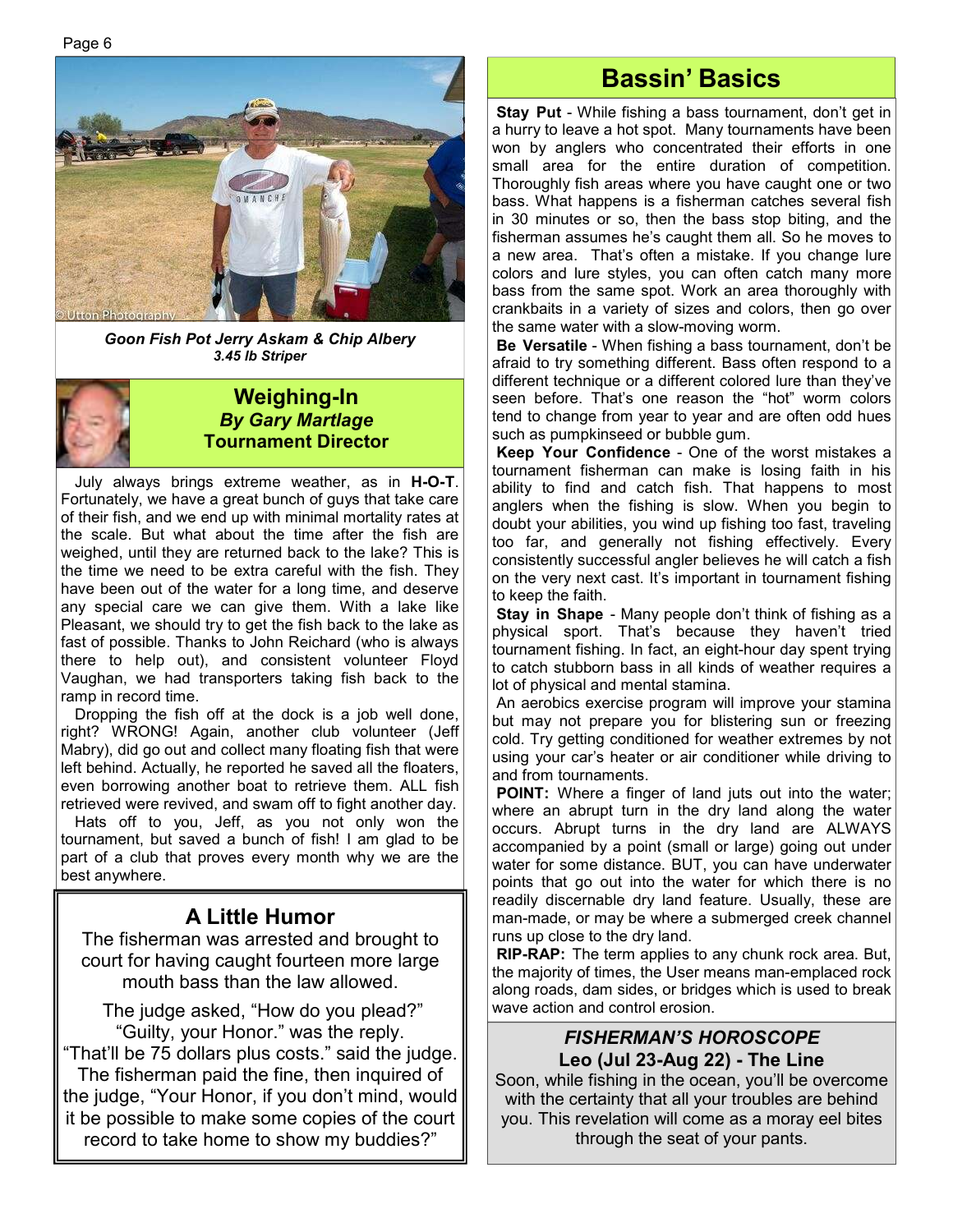